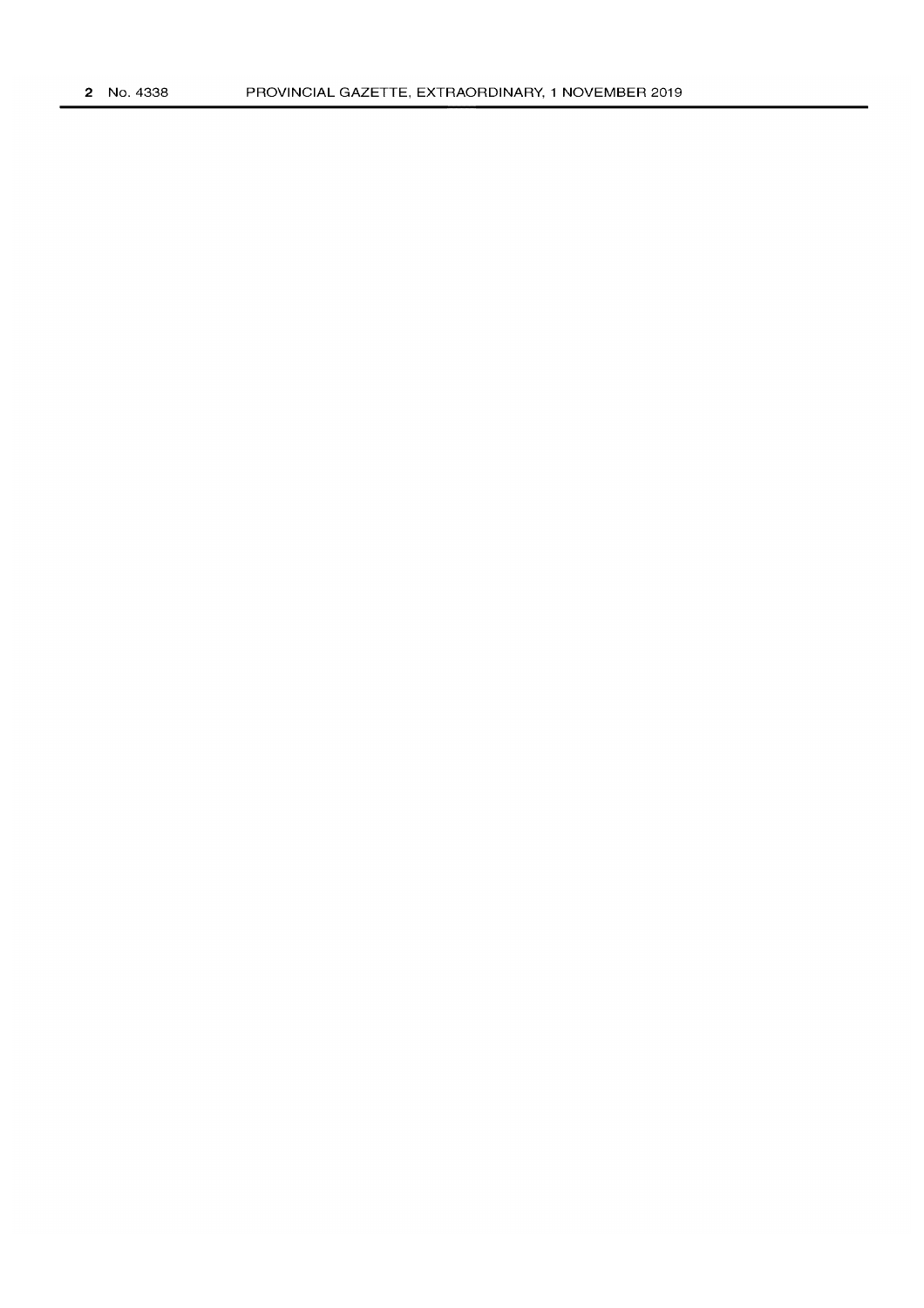# **CONTENTS**

|             |                                                                                                       | Gazette<br>No. | Page<br>No. |
|-------------|-------------------------------------------------------------------------------------------------------|----------------|-------------|
|             | LOCAL AUTHORITY NOTICES • PLAASLIKE OWERHEIDS KENNISGEWINGS                                           |                |             |
| 272.<br>273 | Eastern Cape Liquor Act (10/2003): Notice of lodgement of applications for transfer of certificate of | 4338           |             |
|             |                                                                                                       | 4338           |             |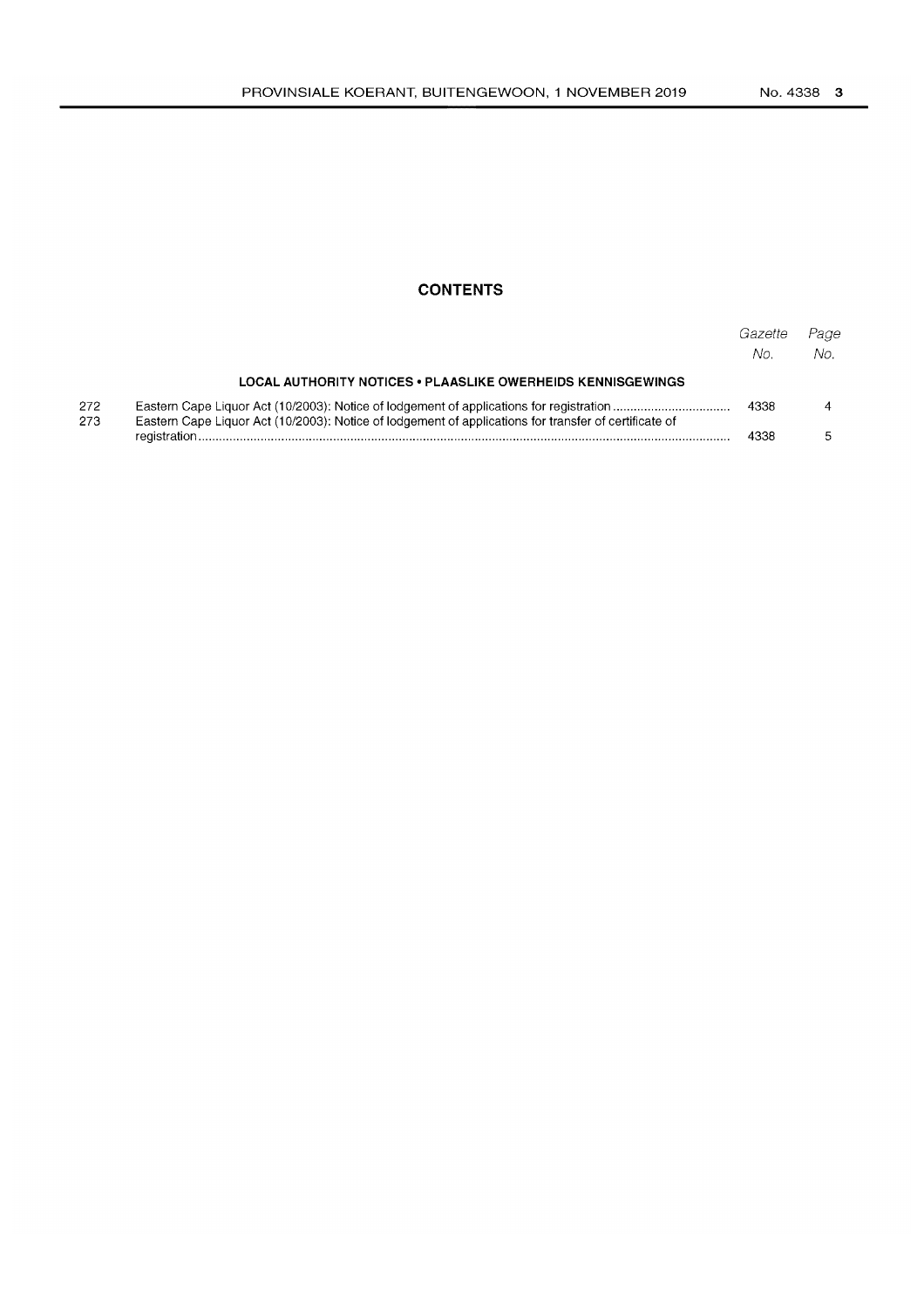# LOCAL AUTHORITY NOTICES • PLAASLIKE OWERHEIDS KENNISGEWINGS

## **LOCAL AUTHORITY NOTICE** 272 **OF** 2019

1. CM3 [Reg 4 (1)

#### EASTERN CAPE LIQUOR ACT, 2003 (Act No. 10 of 2003) NOTICE OF LODGEMENT OF APPLICATIONS FOR REGISTRATION

|                                    | <b>EASTERN CAPE LIQUOR BOARD</b> |                                                |                                     |                                 |                                                                                               |  |  |  |
|------------------------------------|----------------------------------|------------------------------------------------|-------------------------------------|---------------------------------|-----------------------------------------------------------------------------------------------|--|--|--|
| <b>SCHEDULE</b><br>31 October 2019 |                                  |                                                |                                     |                                 |                                                                                               |  |  |  |
|                                    | 1                                | $\mathbf{2}$                                   | 3                                   | 4                               | 5                                                                                             |  |  |  |
| <b>Application Number</b>          |                                  | Name and number of<br>Ward                     | Kind of registration<br>applied for | Kind of<br>liquor to be<br>sold | Name under which business is to be<br>conducted and particulars of the erf,<br>street or farm |  |  |  |
| $\overline{1}$ .                   |                                  | Ward 12 Mnguma Local                           | On & Off Consumption                | All kinds                       | Network Lounge, Nobanda Ngculu,<br>Ngamakhwe, 4990                                            |  |  |  |
| $\overline{2}$ .                   | REF7909065533080                 | Municipality                                   |                                     | All kinds                       | @ The Lagoon, Erf 814, 4 Dolphin Drive,                                                       |  |  |  |
|                                    | REF7008030412080                 | Ward 14 Kouga<br>Municipality                  | On & Off Consumption                |                                 | Aston Manor Shopping Centre, Aston Bay,<br>6332                                               |  |  |  |
| 3.                                 |                                  |                                                |                                     | All kinds                       | Razz Matazz Lounge, 1994 Joe Slovo                                                            |  |  |  |
|                                    | REF8001025905084                 | Ward 13 Dr Beyers Naude<br><b>Municipality</b> | On & Off Consumption                |                                 | Street, Ramaphosa Location, Steytlerville,<br>6250                                            |  |  |  |
| 4.                                 |                                  | Ward 1 Elundini Local                          |                                     | All kinds                       | Kwa Mpila Liquors, Enkalweni Location,                                                        |  |  |  |
|                                    | REF7309256112085                 | Municipality                                   | Off Consumption                     |                                 | Ngcengane Administrative Area, Ugie, 5470                                                     |  |  |  |
| 5.                                 |                                  | Ward 19 King Sabata                            |                                     | All kinds                       |                                                                                               |  |  |  |
|                                    |                                  | Dalindyebo Local                               |                                     |                                 | Corner House, Lwalweni Location, Qunu                                                         |  |  |  |
|                                    | REF7306026184089                 | Municipality                                   | On & Off Consumption                |                                 | Administrative Area, Mthatha, 5100                                                            |  |  |  |
| 6.                                 |                                  |                                                |                                     | All kinds                       | T.S. Sporting Tavern, Cancele                                                                 |  |  |  |
|                                    |                                  | Ward 23 Umzimvubu                              |                                     |                                 | Administrative Area, Ntsimbini Location,                                                      |  |  |  |
|                                    | REF8302065880082                 | <b>Local Municipality</b>                      | On & Off Consumption                |                                 | Mount Frere, 5090                                                                             |  |  |  |
| 7.                                 |                                  | Ward 31 Ingquza Local                          |                                     | All kinds                       | Bullets Tavem, Nomkonya Location, Bala<br>Administrative Area, Flagstaff, 4810                |  |  |  |
|                                    | REF7005071083080                 | Municipality                                   | On & Off Consumption                | All kinds                       | Khauoe River Side, Khauoe Administrative                                                      |  |  |  |
| 8.                                 |                                  | Ward 25 Matatiele Local<br>Municipality        | On & Off Consumption                |                                 | Area, Matatiele, 4730                                                                         |  |  |  |
|                                    | REF8310046200080                 | Ward 40 Nelson Mandela                         |                                     | All kinds                       | Pyramid Dine, 40 Loyiso Street, Kuyga,                                                        |  |  |  |
| 9.                                 | REF7807295701081                 | <b>Metropolitan Municipality</b>               | On & Off Consumption                |                                 | Greenbushes. Port Elizabeth. 6001                                                             |  |  |  |
| 10                                 |                                  | Ward 17 Matatiele Local                        |                                     | All kinds                       | Lwazi's Tavern, Lugada Location, Matatiele,                                                   |  |  |  |
|                                    | REF7612015858082                 | Municipality                                   | On & Off Consumption                |                                 | 4730                                                                                          |  |  |  |
| 11.                                |                                  | Ward 5 King Sabata                             |                                     | All kinds                       |                                                                                               |  |  |  |
|                                    |                                  | Dalindyebo Local                               |                                     |                                 | SMJ Bypass Centre, 247 Thornhill Road,                                                        |  |  |  |
|                                    | REF2019/373546/07                | Municipality                                   | On & Off Consumption                |                                 | Highbury, Mthatha, 5100                                                                       |  |  |  |
| 12.                                |                                  | Ward 13 Nyandeni Local                         |                                     | All kinds                       | Glowen Lounge, Lujecweni Admnistrative                                                        |  |  |  |
|                                    | REF6402045063080                 | Municipality                                   | On & Off Consumption                |                                 | Area, Libode, 5120                                                                            |  |  |  |
| 13.                                |                                  |                                                |                                     | All kinds                       | Chumani Media Projects Mas'goduke Music                                                       |  |  |  |
|                                    |                                  | Great Kei Local                                |                                     |                                 | Festival, Soto Location, Moonlight Rugby                                                      |  |  |  |
|                                    | REF8508305586087                 | Municipality                                   | Special Event                       |                                 | Field, Mooiplaas, East London, 5201<br>Kenton Summer Festival, Middle Beach,                  |  |  |  |
| 14.                                |                                  | Ndlambe Local                                  |                                     | All kinds                       | Kenton On Sea, 6191                                                                           |  |  |  |
|                                    | REF2018/076886/07                | Municipality                                   | Special Event                       | All kinds                       | Kenton Summer Festival, Middle Beach,                                                         |  |  |  |
| 15.                                |                                  | Ndlambe Local<br><b>Municipality</b>           | Special Event                       |                                 | Kenton On Sea, 6191                                                                           |  |  |  |
| 16.                                | REF2018/076886/07                | Ndlambe Local                                  |                                     | All kinds                       | Kenton Summer Festival, Middle Beach,                                                         |  |  |  |
|                                    | REF2018/076886/07                | Municipality                                   | Special Event                       |                                 | Kenton On Sea, 6191                                                                           |  |  |  |
| 17.                                |                                  | Nelson Mandela                                 |                                     | All kinds                       | Manyanani Fun Walk, Zwide Stadium,                                                            |  |  |  |
|                                    | REF6502075309087                 | <b>Metropolitan Municipality</b>               | Special Event                       |                                 | Tonteni Road, Zwide, Port Elizabeth, 6001                                                     |  |  |  |
| 18.                                |                                  | <b>Buffalo City Metropolitan</b>               |                                     | All kinds                       | East London 10's - EC10"s, Mc Jannet                                                          |  |  |  |
|                                    | REF7711195044081                 | <b>Municipality</b>                            | Special Event                       |                                 | Drive, Byasville, East London, 5201                                                           |  |  |  |
| 19.                                |                                  | Umzimvubu Local                                |                                     | All kinds                       | Masibuyelembo Cultural Blast Festival, 34                                                     |  |  |  |
|                                    | REF7906275474089                 | Municipality                                   | Special Event                       |                                 | Solis Street. Sophia Park, Kwa Bhaca. 5090                                                    |  |  |  |
| 20.                                |                                  | Inxuba Yethemba Local                          |                                     | All kinds                       | Lion Rally, Erf no. 1, Marlow Road, Cradock                                                   |  |  |  |
|                                    | REF6810125244083                 | <b>Municipality</b>                            | Special Event                       |                                 | Spa, Cradock, 5880                                                                            |  |  |  |